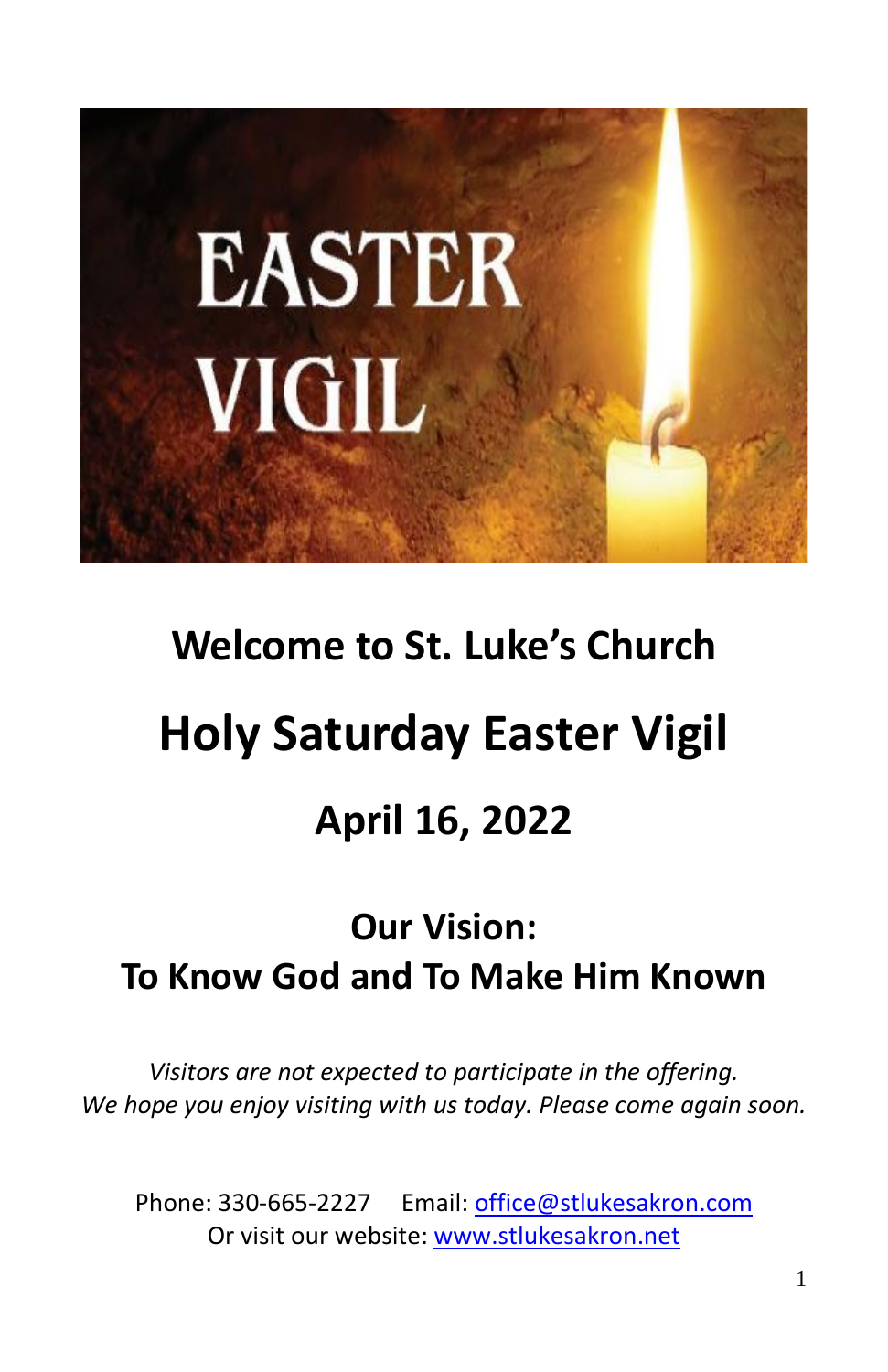#### **The Lighting of the Paschal Candle**

Celebrant: Dear friends in Christ: On this most holy night, in which our Lord Jesus passed over from death to life, the Church invites her members, dispersed throughout the world, to gather in vigil and prayer. For this is the Passover of the Lord, in which, by hearing his Word and celebrating his Sacraments, we share in his victory over death.

Eternal God, who made this most holy night to shine with the brightness of your one true light: sanctify this new fire, we pray, and so set us aflame with the fire of your love, that with pure hearts and kindled affections we may attain to the radiance of your heavenly glory; through Jesus Christ our Lord. **All: Amen.**

Celebrant: May the light of Christ, rising in glory, banish all darkness from our hearts and minds.

Deacon: The light of Christ. The light of Christ. The light of Christ. **All: Thanks be to God.**

#### **The Exsultet**

Deacon: Rejoice now, heavenly hosts and choirs of angels, and let your trumpets shout Salvation for the victory of our mighty King.

Rejoice and sing now, all the round earth, bright with a glorious splendor, for darkness has been vanquished by our eternal King.

Rejoice and be glad now, Mother Church, and let your holy courts, in radiant light, resound with the praises of your people.

All you who stand near this marvelous and holy flame, pray with me to God the Almighty for the grace to sing the worthy praise of this great light; through Jesus Christ his Son our Lord, who lives and reigns with him, in the unity of the Holy Spirit, one God, for ever and ever.

#### **All: Amen.**

Deacon: The Lord be with you. **All: And with your spirit.**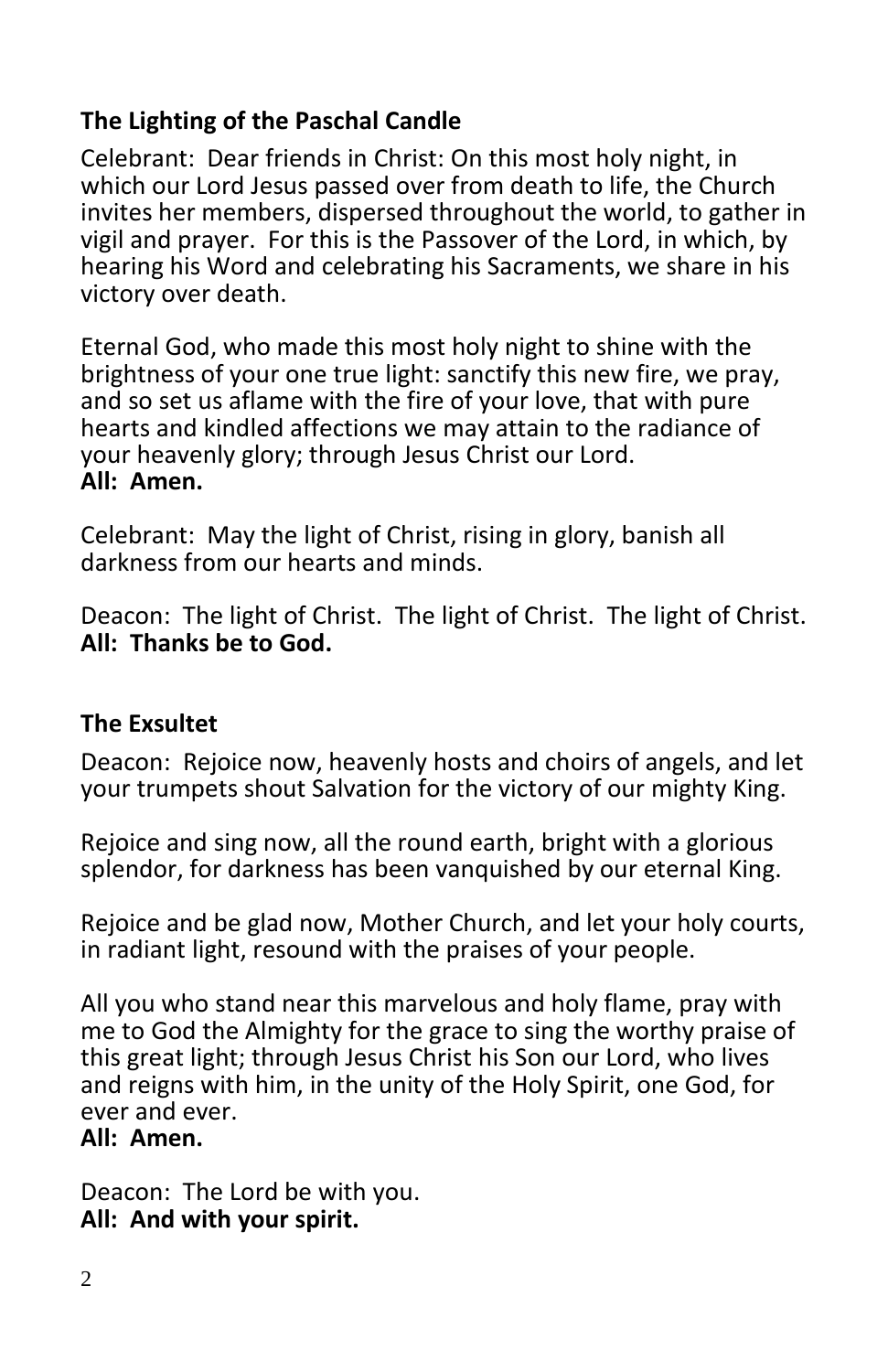#### Deacon: Lift up your hearts. **All: We lift them up to the Lord.**

Deacon: Let us give thanks to the Lord our God. **All: It is right to give him thanks and praise.**

Deacon: It is truly right and good, always and everywhere, with our whole heart and mind and voice to praise you, the invisible, almighty, and eternal God, and your only-begotten Son Jesus Christ our Lord; who paid for us the debt of Adam's sin, and by his blood delivered your faithful people; for he is the true Paschal Lamb, the very Lamb of God, whose blood marks the doorposts of believers and makes us holy.

This is the night when you brought our forebears, the children of Israel, out of bondage in Egypt, and led them through the Red Sea on dry land.

This is the night when with a pillar of fire you banished the darkness of our iniquity.

This is the night when all who believe in Christ are delivered from the gloom of sin and are restored to grace and holiness of life.

This is the night when Christ broke the bonds of death and hell, and rose victorious from the grave.

Our birth would have been no gain, had we not been redeemed.

How wonderful and beyond our knowing, O God, is your mercy and loving kindness to us, that to redeem a slave, you gave a Son.

O wonderful providence of Adam's sin destroyed completely by the death of Christ. O happy fault, which gained for us so great and glorious a Redeemer.

This is the night of which it is written: the night shall be as bright as the day.

How holy is this night when wickedness is put to flight, and sin is washed away. It restores innocence to the fallen, and joy to those who mourn. It casts out pride and hatred, and brings peace and concord.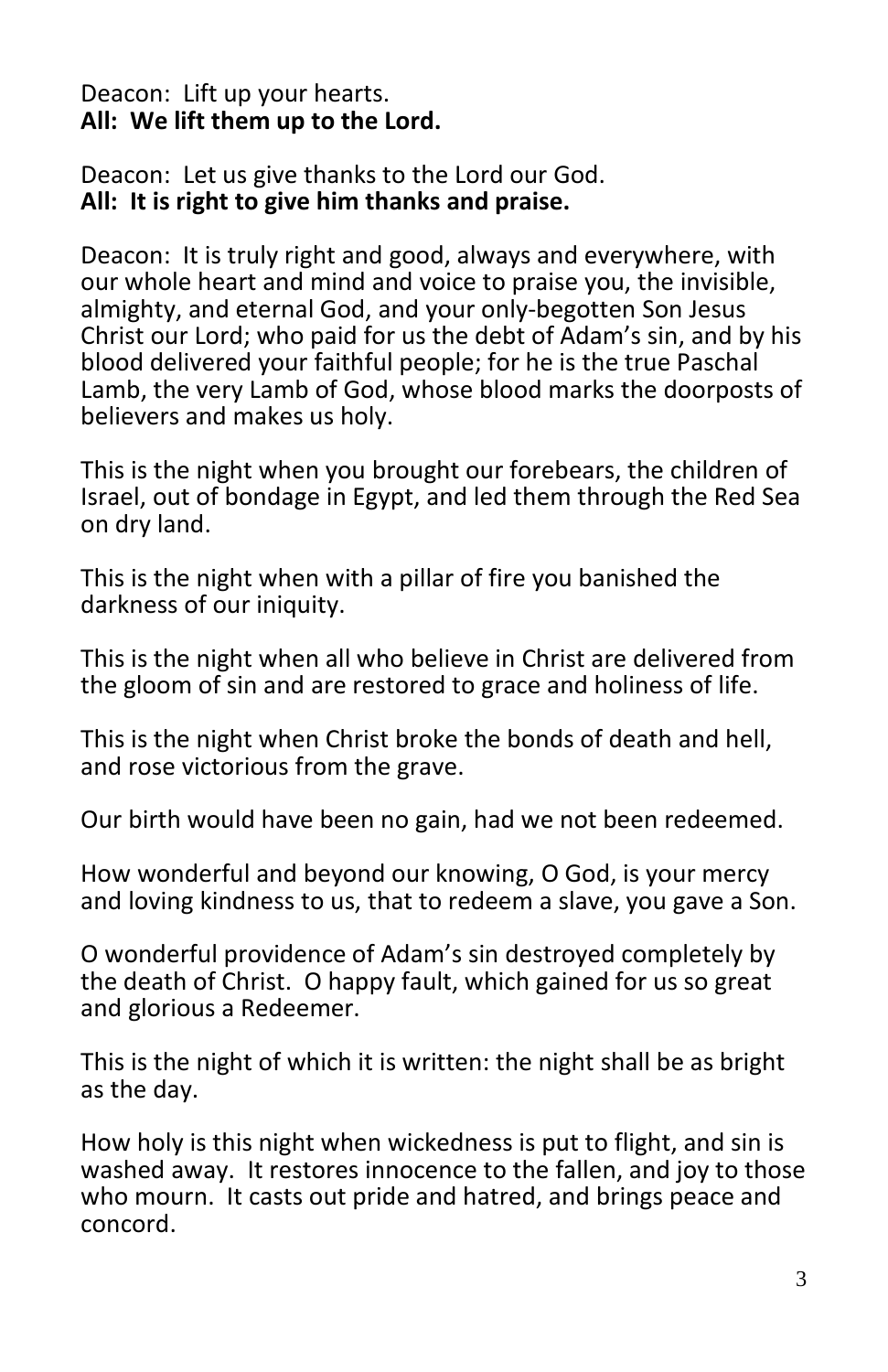How blessed is this night when earth and heaven are joined, and Man is reconciled to God.

Therefore, O holy Father, accept our evening sacrifice, the offering of this candle in your honor, the gift of your most holy Church. May it mingle with the lights of heaven, and shine continually to drive away all darkness. May Christ, the Morning Star who knows no setting, find it ever burning - he who gives his light to all creation, and who lives and reigns for ever and ever. **All: Amen.**

#### **The Lessons**

Celebrant: Let us hear the record of God's saving deeds in history, remembering how he saved his people in ages past and in the fullness of time sent his Son to be our Redeemer; and let us pray that God may bring to completion in each of us the saving work he has begun.

#### **The Creation**

Genesis 1:1-2:3

#### Lector: This is the word of the Lord. **All: Thanks be to God.**

#### **"Creation Calls"**

 Chorus 1: How could I say there is no God When all around creation calls A singing bird, a mighty tree The vast expanse of open sea

> I have felt the wind blow, whispering your name I have seen your tears fall when I watch the rain

Gazing at a bird in flight, soaring through the air Lying down beneath the stars, I feel your presence there

 Chorus 2: I love to stand at ocean's shore And feel the thundering breakers roar To walk through golden fields of grain 'Neath endless blue horizon's frame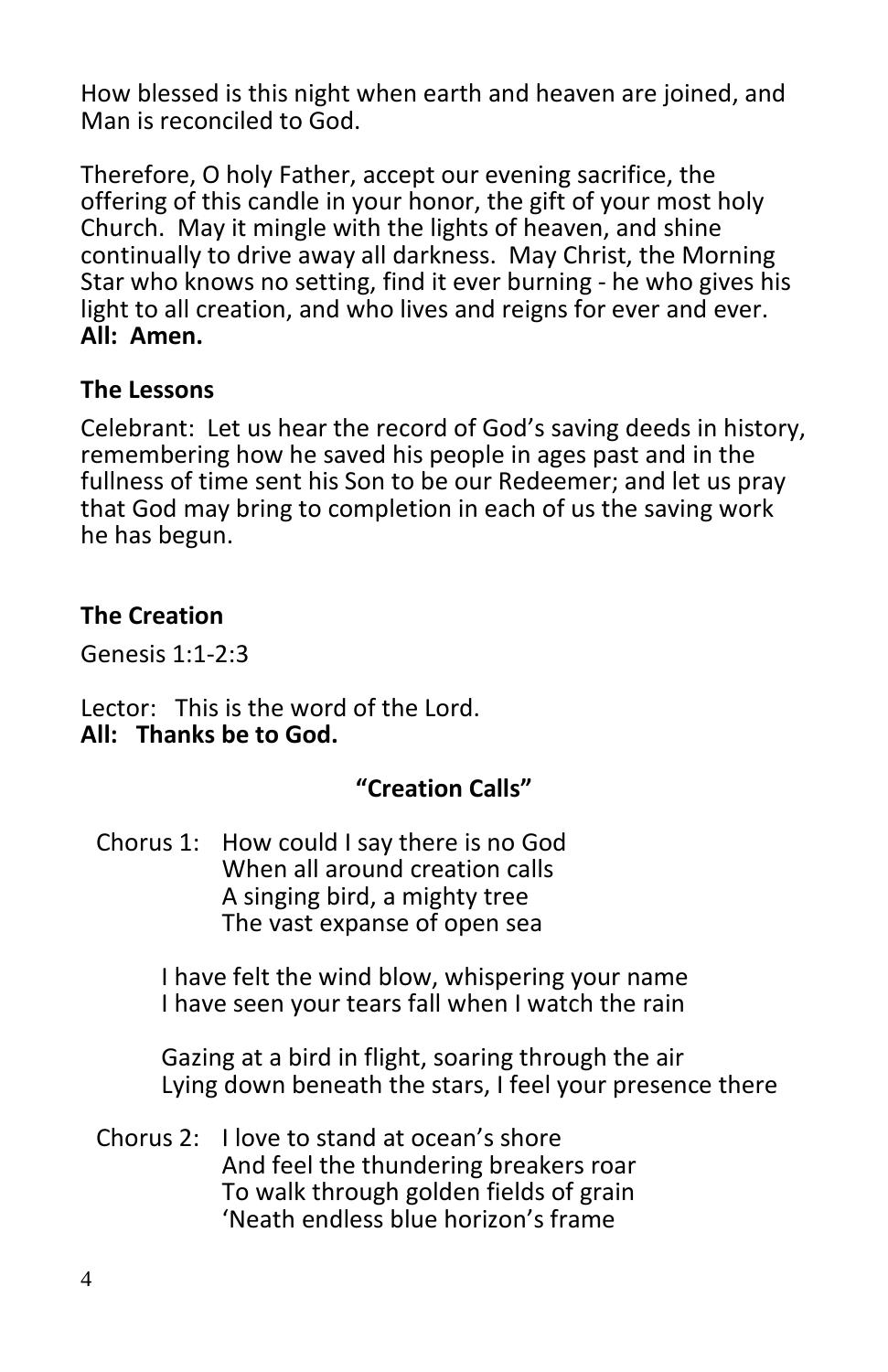Listening to a river run, watering the earth Fragrance of a rose in bloom, a newborn's cry at birth

Bridge: I believe, I believe, I believe

Brian Doerksen © 1994 Mercy / Vineyard Publishing, Vineyard Songs Canada CCLI License # 73146

Celebrant: Let us pray.

*A moment of Silence may be kept*

Celebrant: O God, who wonderfully created, and yet more wonderfully restored, the dignity of human nature: Grant that we may share the divine life of him who humbled himself to share our humanity, your Son Jesus Christ our Lord. **All: Amen.**

#### **The Fall**

Genesis 3

Lector: This is the word of the Lord. **All: Thanks be to God.** 

#### **Psalm 32**

Lector: Blessed is the one whose unrighteousness is forgiven, **All: and whose sin is covered.**

Lector: Blessed is the one to whom the Lord imputes no sin, **All: and in whose spirit there is no guile.**

Lector: For while I held my tongue, my bones wasted away; **All: I ceased not from groaning all the day long.**

Lector: For your hand was heavy upon me day and night, **All: and I was dried up and withered, as in the drought of summer.**

Lector: Then I acknowledged my sin unto you, **All: and I did not hide my iniquity.**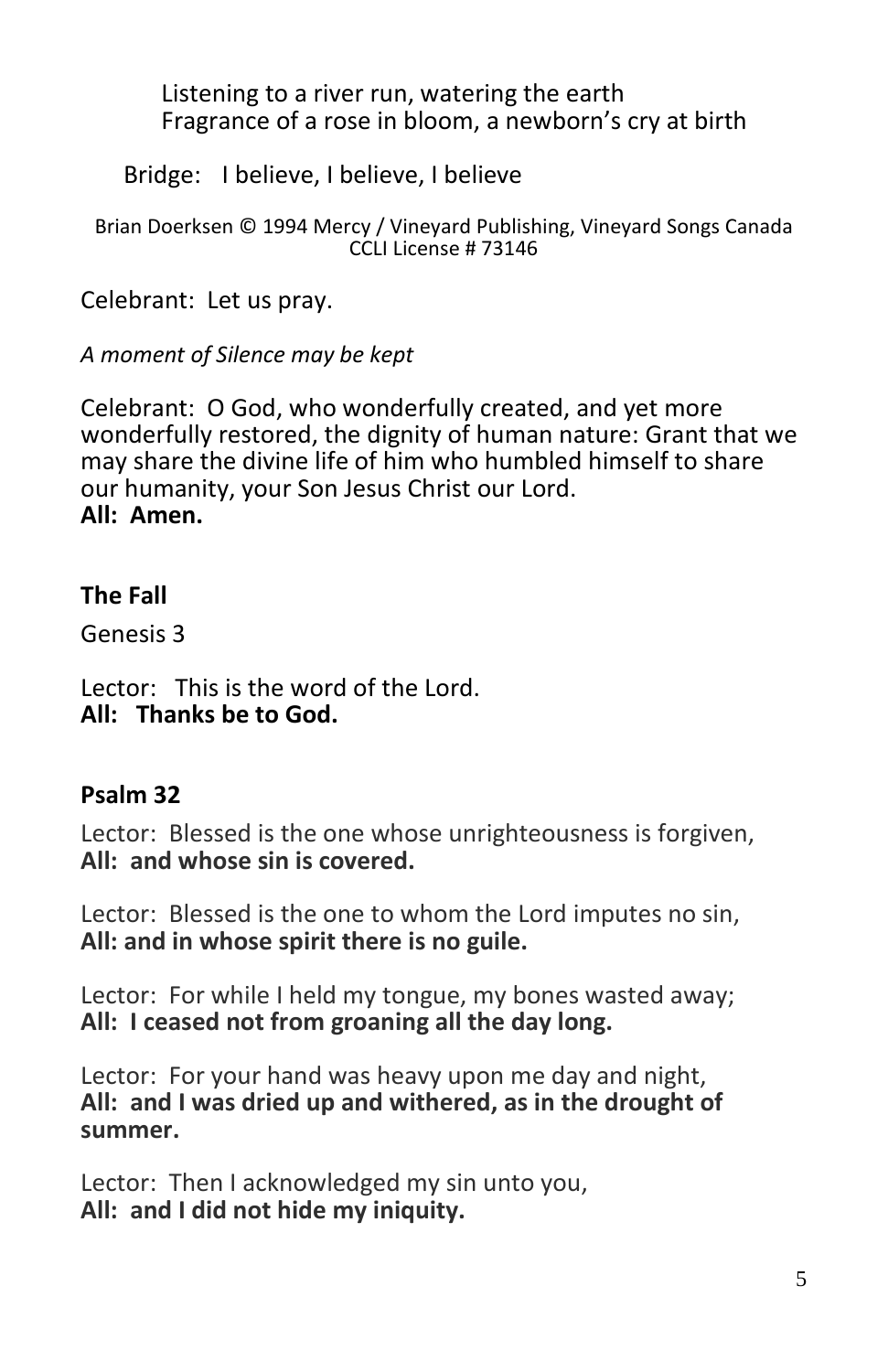Lector: I said, "I will confess my sins unto the Lord"; **All: and so you forgave the wickedness of my sin.**

Lector: For this reason shall all the godly make their prayers unto you at a time when you may be found;

**All: when the great floodwaters rise, they shall not reach them.**

Lector: You are my hiding-place; you shall preserve me from trouble;

**All: you shall encompass me with songs of deliverance.**

Lector: "I will instruct you and teach you in the way that you should go,

**All: and I will guide you with my eye.**

Lector: Do not be like the horse and mule, which have no understanding,

**All: whose mouths must be held with bit and bridle, or else they will not come near you."**

Lector: Great troubles remain for the ungodly; **All: but mercy embraces those who trust in the Lord.**

Lector: Be glad, O you righteous, and rejoice in the Lord; **All: and be joyful, all who are true of heart.**

Lector: This is the word of the Lord. **All: Thanks be to God.** 

Celebrant: Let us pray.

*A moment of Silence may be kept*

Celebrant: O God, you sent your blessed Son, the seed of the woman, that he might crush the serpent's head and make all creation new: Grant that, having this hope, we may purify ourselves as he is pure; that, when he comes again with power and great glory, we may be made like him in his eternal and glorious kingdom; through Jesus Christ our Lord. **All: Amen.**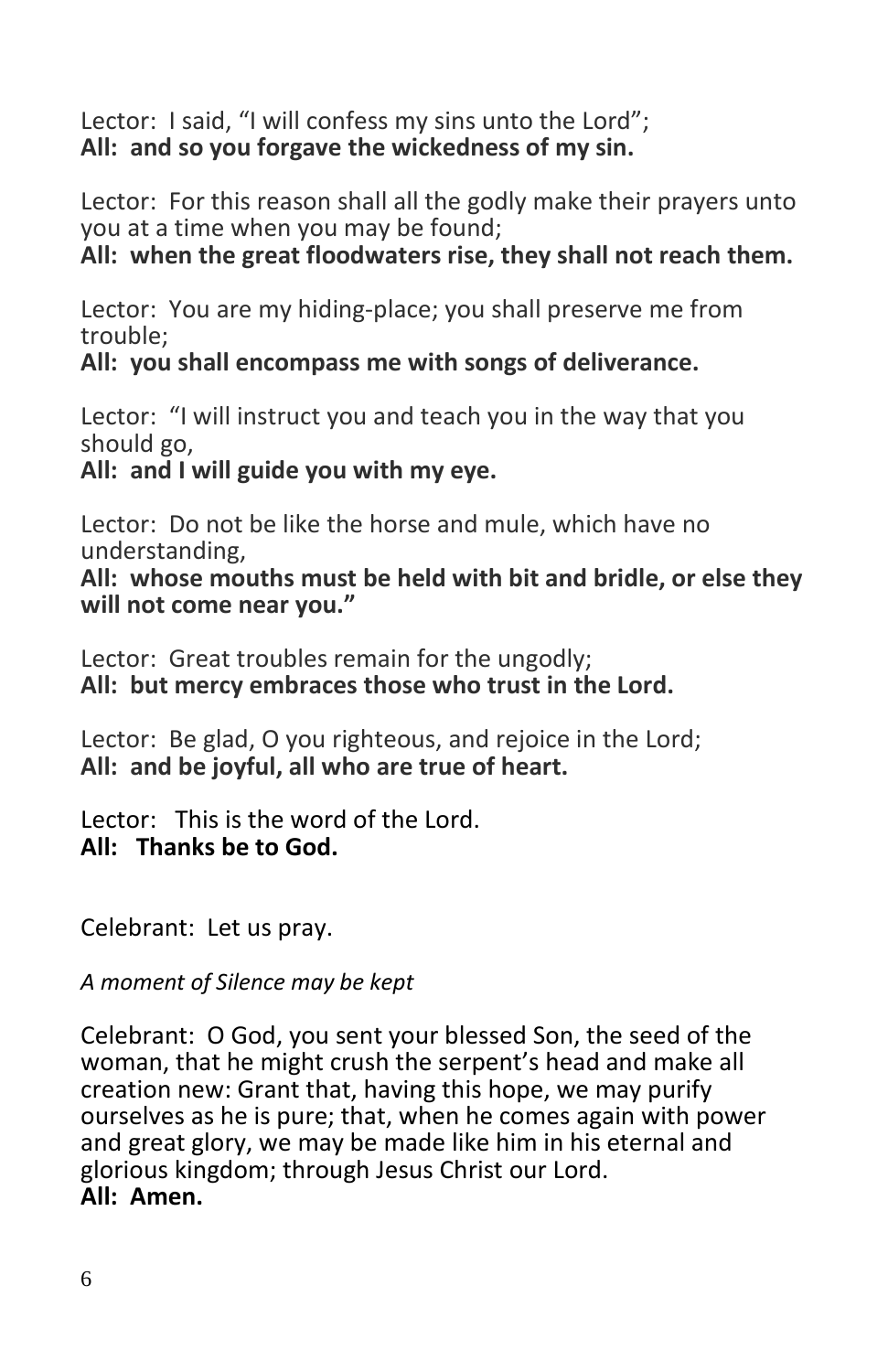#### **Israel's Deliverance at the Red Sea**

Exodus 14:10-15:1

Lector: This is the word of the Lord. **All: Thanks be to God.** 

#### **"Way Maker"**

You are here moving in our midst I worship You I worship You You are here working in this place I worship You I worship You

 Chorus: (You are) Way Maker, Miracle Worker Promise Keeper, Light in the darkness My God that is who You are

You are here touching every heart I worship You I worship You You are here healing every heart I worship You I worship You

You are here turning lives around I worship You I worship You You are here mending every heart I worship You yeah I worship You Lord

- Tag: That is who You are, that is who You are That is who You are, that is who You are
- Bridge: Even when I don't see it You're working Even when I don't feel it You're working You never stop You never stop working You never stop You never stop working

Osinachi Kalu Okoro Egbu © 2016 Integrity Music Europe (Admin. by Capitol CMG Publishing (Integrity Music [DC Cook] CCLI License # 73146

Celebrant: Let us pray.

*A moment of Silence may be kept*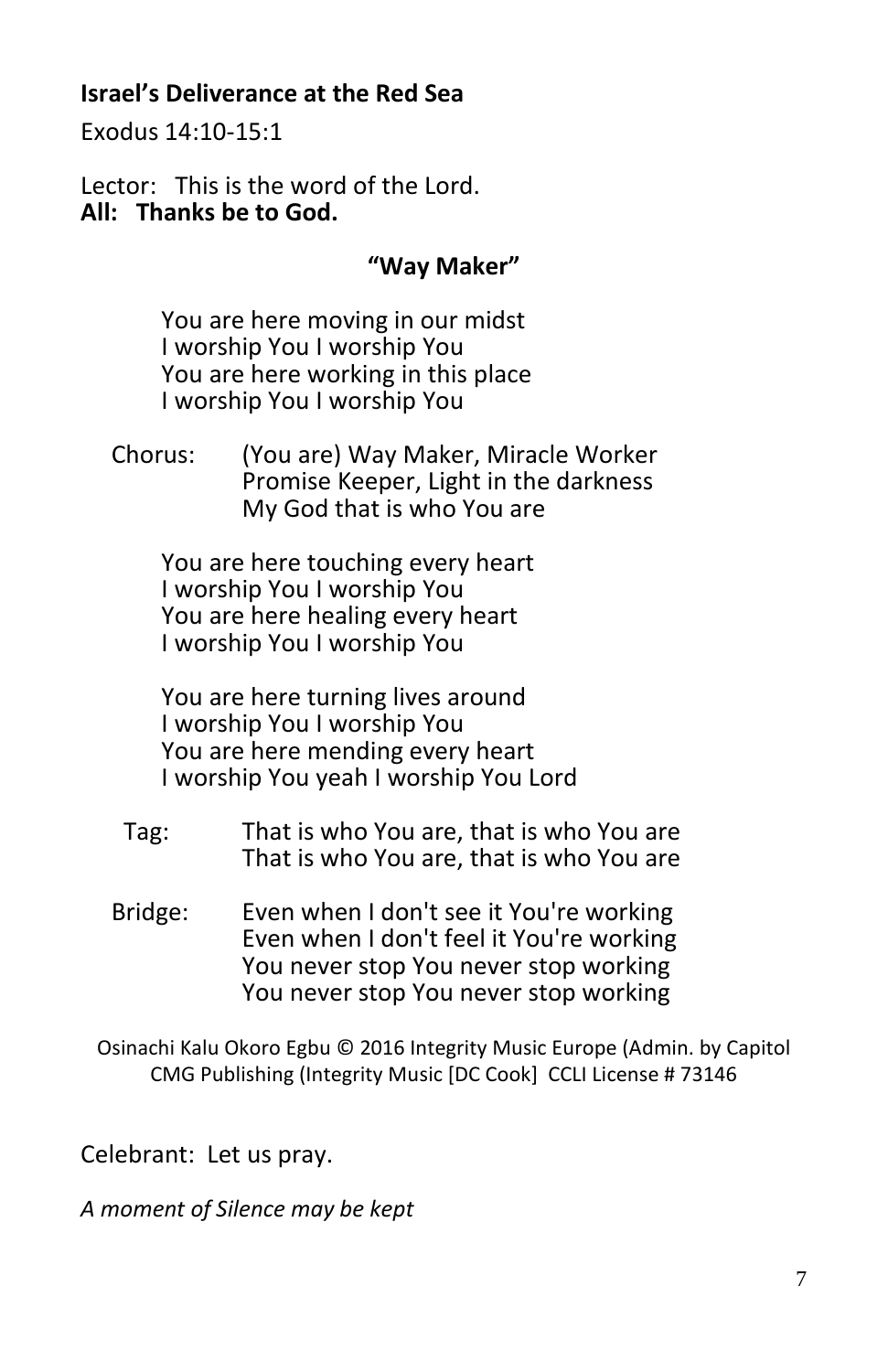Celebrant: O God, whose wonderful deeds of old shine forth even to our own day, by the power of your mighty arm you once delivered your chosen people from slavery under Pharaoh, to be a sign for us of the salvation offered to all nations by the water of Baptism: Grant that all the peoples of the earth may be numbered among the offspring of Abraham, and rejoice in the inheritance of Israel; through Jesus Christ our Lord. **All: Amen.**

#### **God's Presence in a Renewed Israel**

Isaiah 4:2-6

Lector: This is the word of the Lord. **All: Thanks be to God.** 

#### **Psalm 122**

Lector: I was glad when they said unto me, \* **All: "We will go into the house of the Lord."**

Lector: Now our feet are standing \* **All: within your gates, O Jerusalem.**

Lector: Jerusalem is built as a city \* **All: that is at unity in itself.**

Lector: For there the tribes go up, even the tribes of the Lord, \* **All: as was decreed for Israel, to give thanks unto the Name of the Lord.**

Lector: For there is the throne of judgment, \* **All: even the throne of the house of David.** Lector: O pray for the peace of Jerusalem; \* **All: they shall prosper that love you.**

Lector: Peace be within your walls \* **All: and plenteousness within your palaces.**

Lector: For my brethren and companions' sakes, \* **All: I will wish you prosperity.**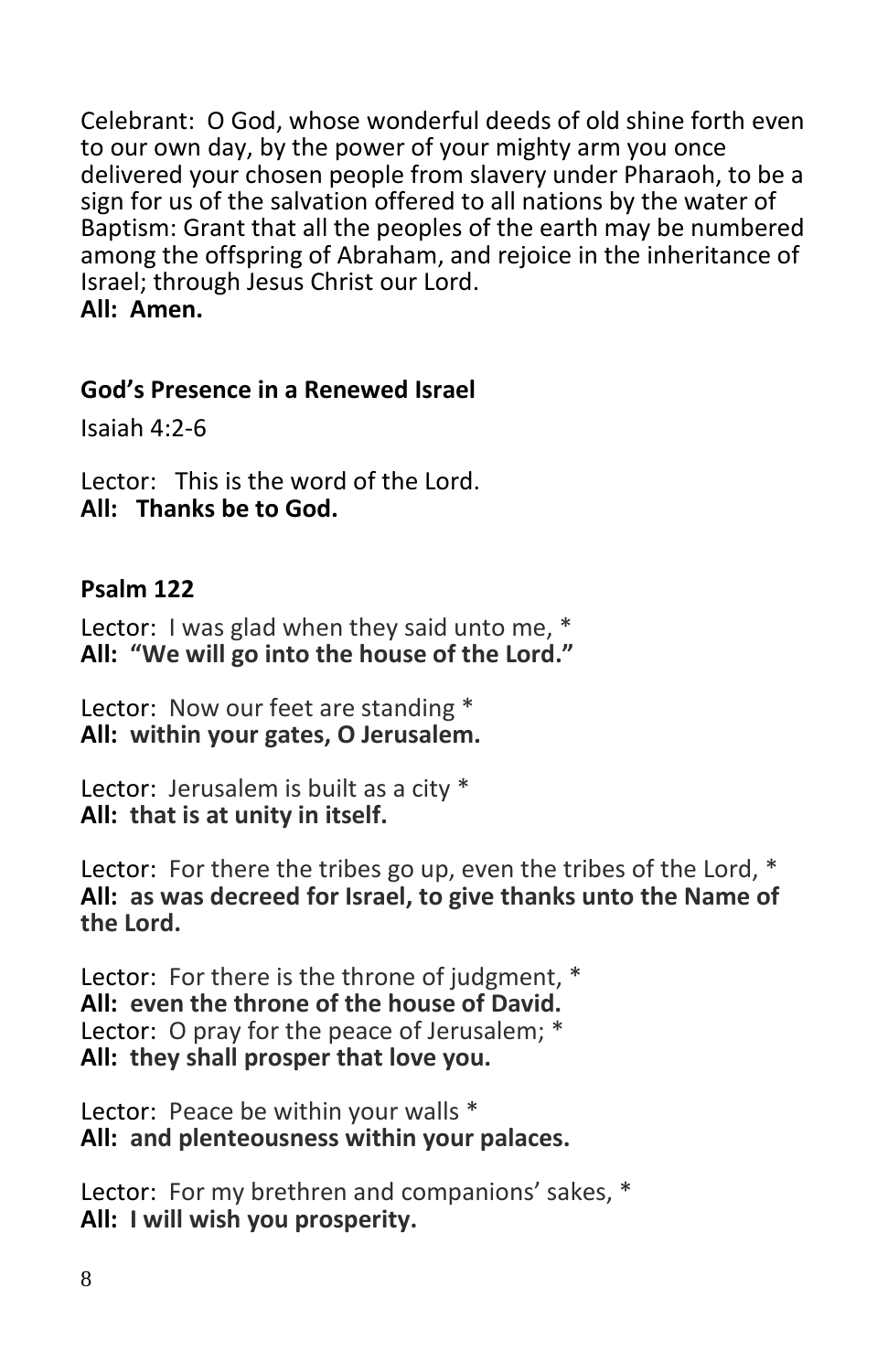Lector: Indeed, because of the house of the Lord our God, \* **All: I will seek to do you good.**

Lector: This is the word of the Lord. **All: Thanks be to God.** 

Celebrant: Let us pray.

*A moment of Silence may be kept*

Celebrant: O God, you led your ancient people by a pillar of cloud by day and a pillar of fire by night: Grant that we, who serve you now on earth, may come to the joy of that heavenly Jerusalem, where all tears are wiped away and where your saints for ever sing your praise; through Jesus Christ our Lord. **All: Amen.**

#### **Salvation Offered Freely to All**

Isaiah 55:1-11

Lector: This is the word of the Lord. **All: Thanks be to God.** 

#### **"Surely, It Is God Who Saves Me"**

Lector: Surely, it is God who saves me. **All: I will trust in him and not be afraid.**

Lector: For the Lord is my stronghold and my sure defense, **All: and he will be my Savior.**

Lector: Therefore, you shall draw water with rejoicing **All: from the springs of salvation.**

Lector: And on that day you shall say, **All: Give thanks to the Lord and call upon his Name.**

Lector: Make his deeds known among the peoples. **All: see that they remember that his Name is exalted.**

Lector: Sing the praises of the Lord, for he has done great things, **All: and this is known in all the world.**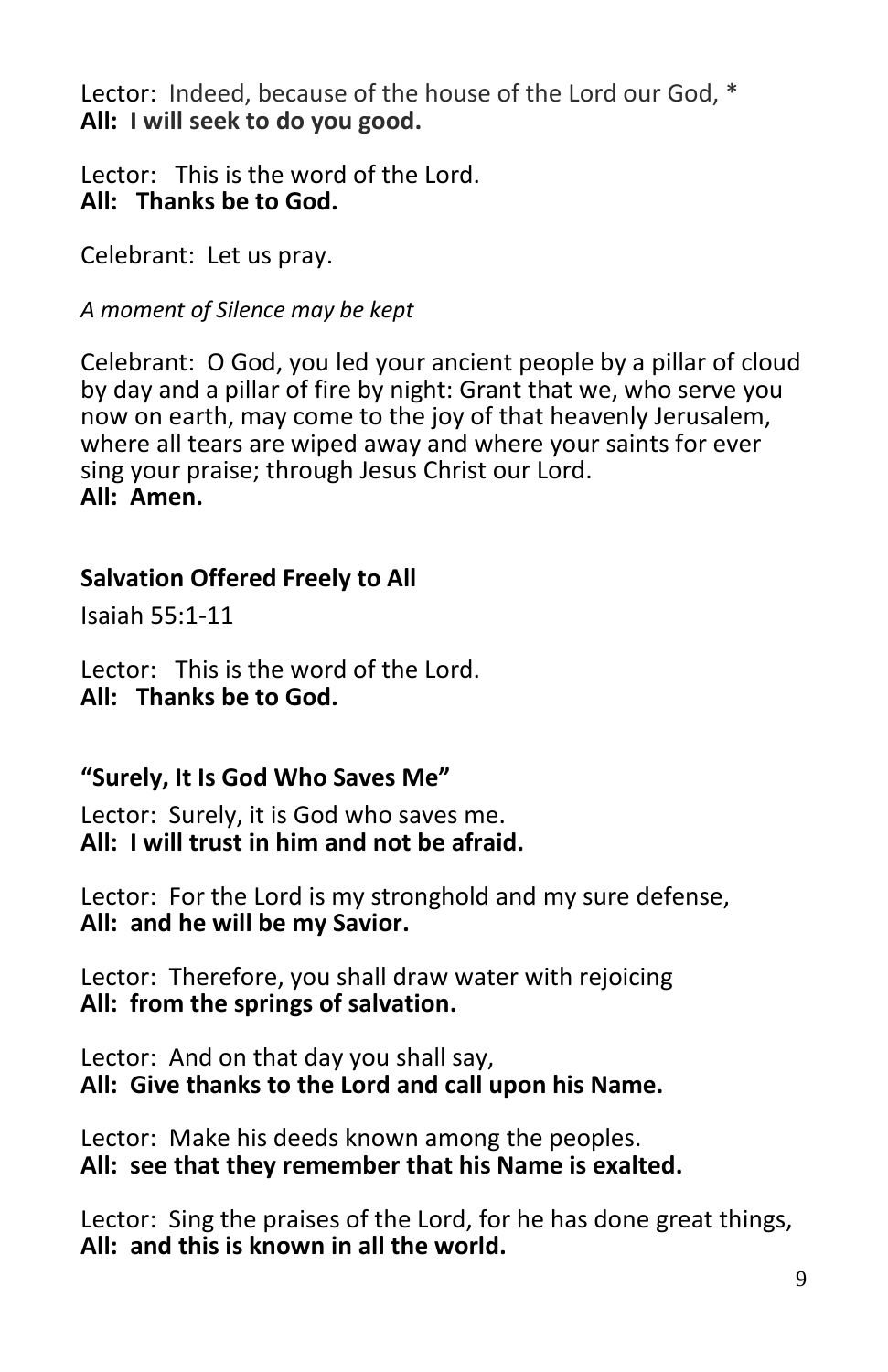Lector: Cry aloud, inhabitants of Zion, ring out your joy, **All: for the great one in the midst of you is the Holy One of Israel.**

Celebrant: Let us pray.

*A moment of Silence may be kept*

Celebrant: O God, you have created all things by the power of your Word, and you renew the earth by your Spirit: Give the water of life to all who thirst for you, that they may bring forth abundant fruit in your glorious kingdom; through Jesus Christ our Lord.

**All: Amen**.

#### **The Gathering of God's People**

Zephaniah 3:12-20

Lector: This is the word of the Lord. **All: Thanks be to God.** 

#### **"Salvation Belongs To Our God"**

Salvation belongs to our God, Who sits upon the throne, and unto the Lamb;

 Chorus: Praise and glory, wisdom and thanks, Honor and power and strength Be to our God forever and ever Be to our God forever and ever Be to our God forever and ever. Amen.

And we the redeemed shall be strong In purpose and unity, declaring aloud (Chorus)

Adrian Howard | Pat Turner © 1985 Restoration Music, Ltd. CCLI License # 73146

Celebrant: Let us pray.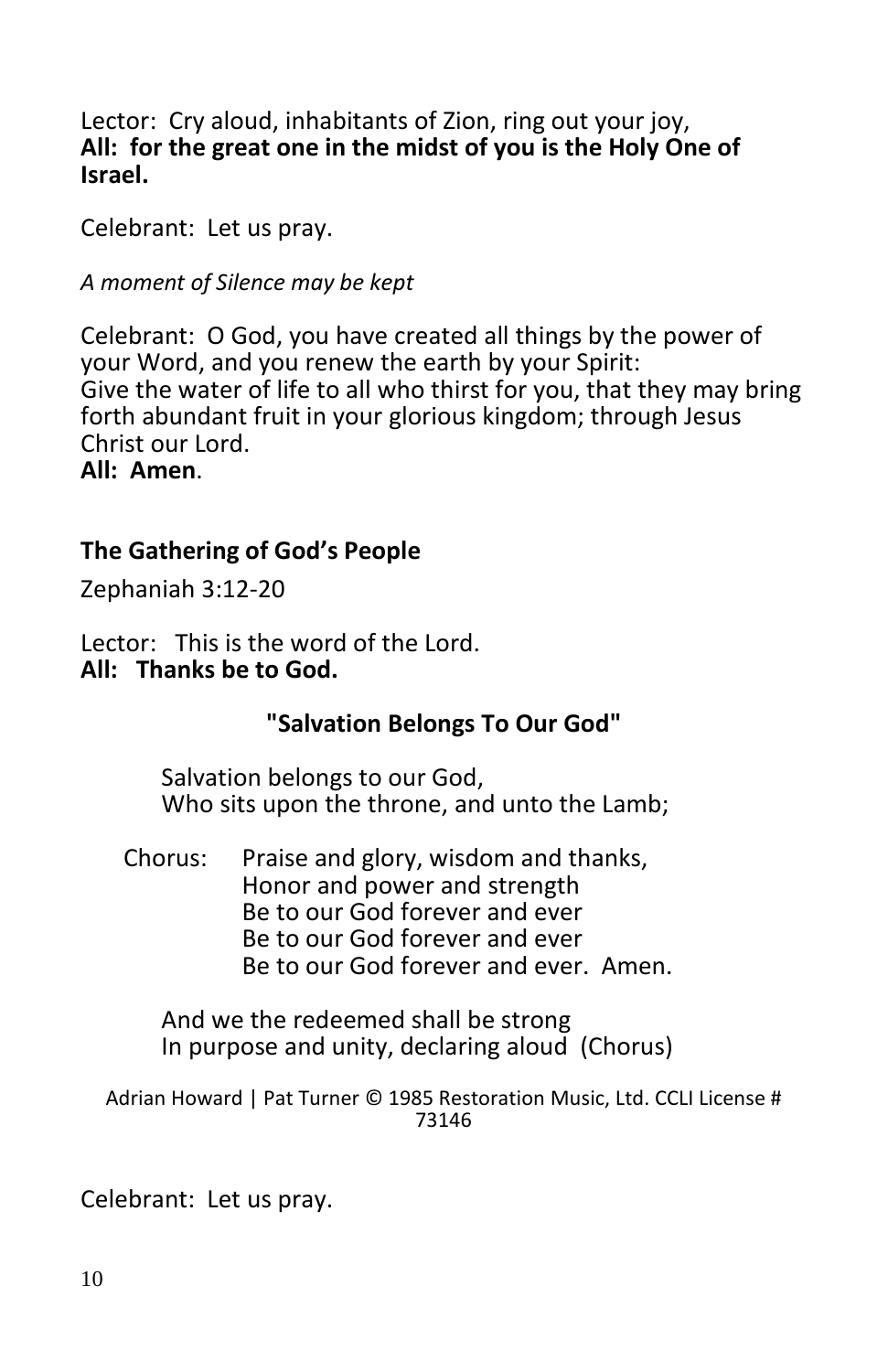*A moment of Silence may be kept*

Celebrant: O God of unchangeable power and eternal light: Look favorably on your whole Church, that wonderful and sacred mystery; by the effectual working of your providence, carry out in tranquility the plan of salvation; let the whole world see and know that things which were cast down are being raised up, and things which had grown old are being made new, and that all things are being brought to their perfection by him through whom all things were made, your Son Jesus Christ our Lord. **All: Amen.**

#### **The Easter Acclamation**

Celebrant: Alleluia! Christ is risen! **All: The Lord is risen indeed! Alleluia!**

*A joyful fanfare may be played, and bells may be rung.*

#### **The Gloria in Excelsis**

**All: Glory to God in the highest And peace to his people on earth Lord God, heavenly King, almighty God and Father We worship you and we give you thanks We praise you for your glory Lord Jesus Christ, only Son of the Father Lord God, Lamb of God**

> **You take away the sin of the world Have mercy, have mercy on us You are seated at the right hand of the Father Receive our, receive our prayer For you alone are the Holy One, you alone are the Lord You alone are the most high God Jesus Christ, with the Holy Spirit In the glory of God, in God the Father. Amen.**

> > Jason Silver © 2014 Silver Ink Music

#### **The Collect**

Celebrant: The Lord be with you. **All: And with your spirit.** Celebrant: Let us pray.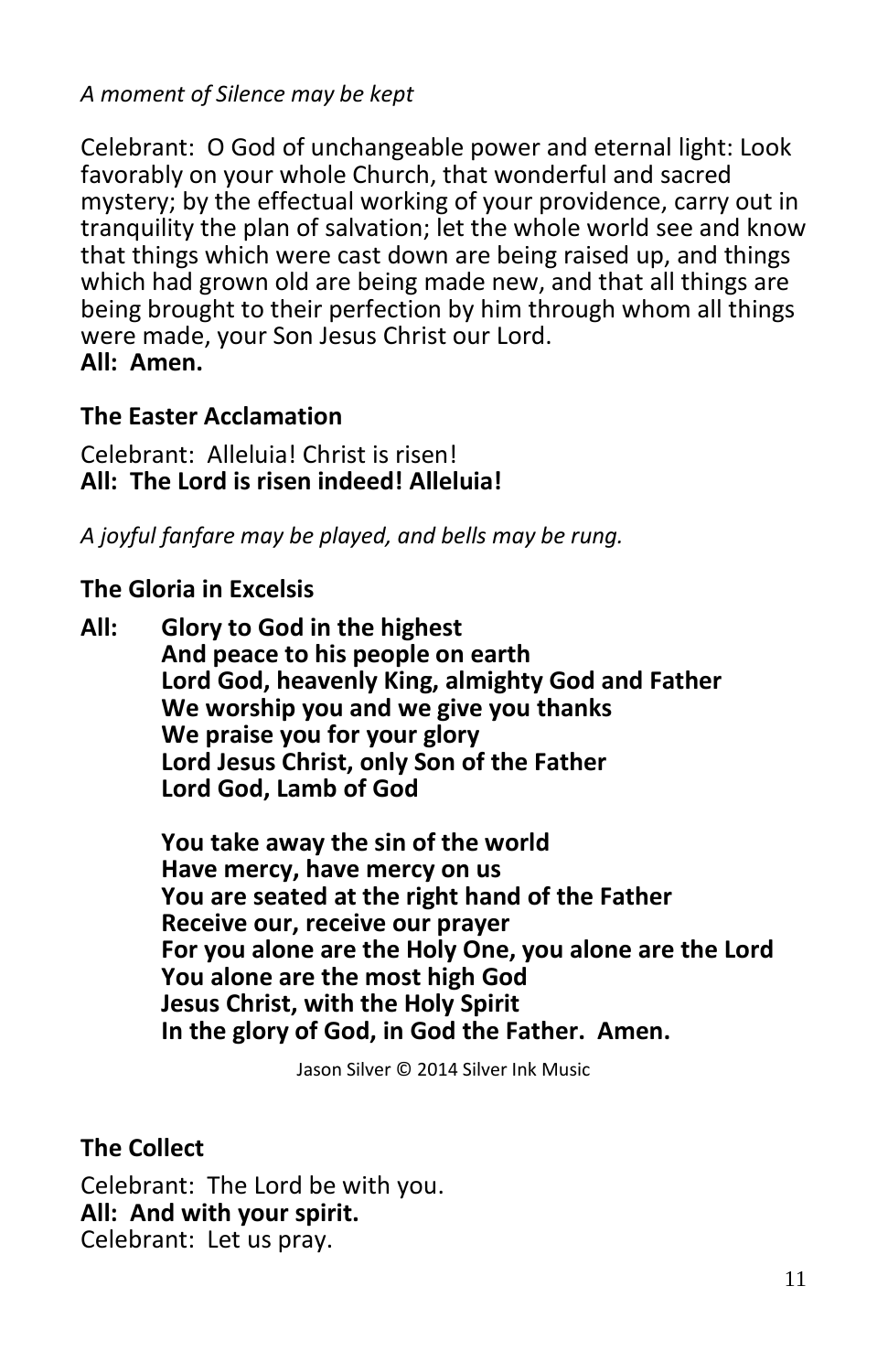Celebrant: O God, you made this most holy night to shine with the glory of the Lord's resurrection: Stir up in your Church that Spirit of adoption which is given to us in Baptism, that we, being renewed both in body and mind, may worship you in sincerity and truth; through Jesus Christ our Lord, who lives and reigns with you, in the unity of the Holy Spirit, one God, now and for ever. **All: Amen.**

#### **The Epistle**

Romans 6:3-11

Lector: This is the word of the Lord. **All: Thanks be to God.** 

#### **Psalm 114**

Lector: When Israel came out of Egypt, **All: and the house of Jacob from among a people of a foreign tongue,**

Lector: Judah was God's sanctuary, **All: and Israel his dominion.**

Lector: The sea beheld it and fled; **All: Jordan was driven back.**

Lector: The mountains skipped like rams, **All: and the little hills like young sheep.**

Lector: What ailed you, O sea, that you fled? **All: O Jordan, that you were driven back?**

Lector: You mountains, that you skipped like rams, **All: and you little hills like young sheep?**

Lector: Tremble, O earth, at the presence of the Lord, **All: at the presence of the God of Jacob,**

Lector: Who turned the hard rock into a pool of water, **All: and the flint stone into a springing well.**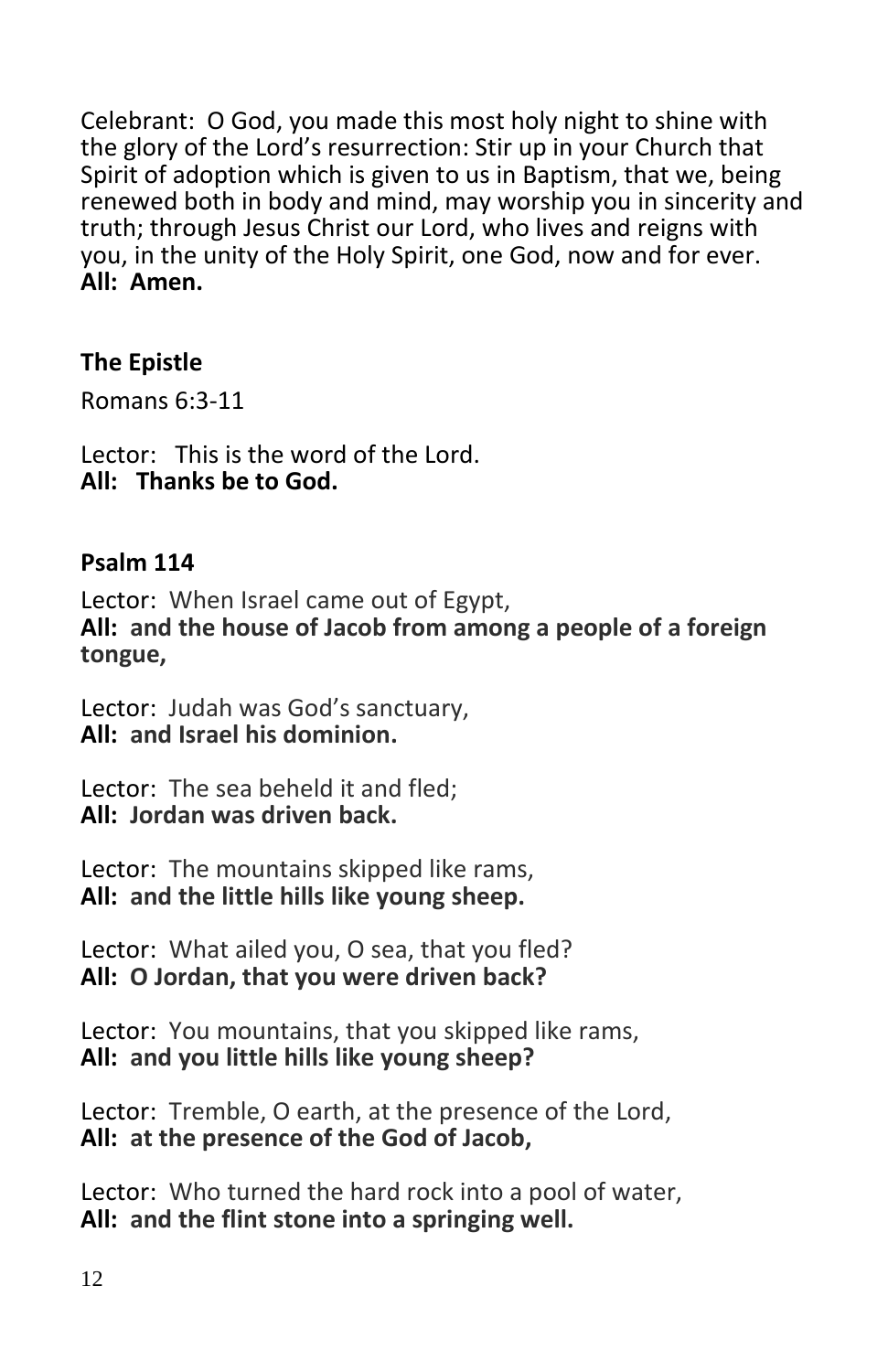#### Lector: This is the word of the Lord. **All: Thanks be to God.**

#### **The Gospel**

#### **Sung: Alleluia! Alleluia! Opening our hearts to him Singing Alleluia! Alleluia! Jesus is our King**

Sherrell Prebble & Howard Clark© 1978 Celebration Services Ltd., CCLI 73146

Deacon: The Holy Gospel of our Lord Jesus Christ according to Matthew 28:1-10.

#### **All: Glory to you, Lord Christ.**

*At the end of the reading:* Deacon: This is the Gospel of the Lord. **All: Praise to you, Lord Christ.**

**The Message**

#### **Renewal of Baptismal Vows**

Celebrant: Through the Paschal mystery, dear friends, we are buried with Christ by Baptism into his death and raised with him to new-ness of life.

I call upon you, therefore, now that our Lenten observance is ended, to renew the solemn promises and vows of Holy Baptism, by which we once renounced the devil and all his works and promised to serve God faithfully in his one holy catholic and apostolic Church.

Celebrant: Do you, here in the presence of God and the Church, renew the solemn promises and vows made at your Baptism and commit yourself to keep them? **All: I do.**

Celebrant: Do you renounce the devil and all the spiritual forces of wickedness that rebel against God? **All: I renounce them.**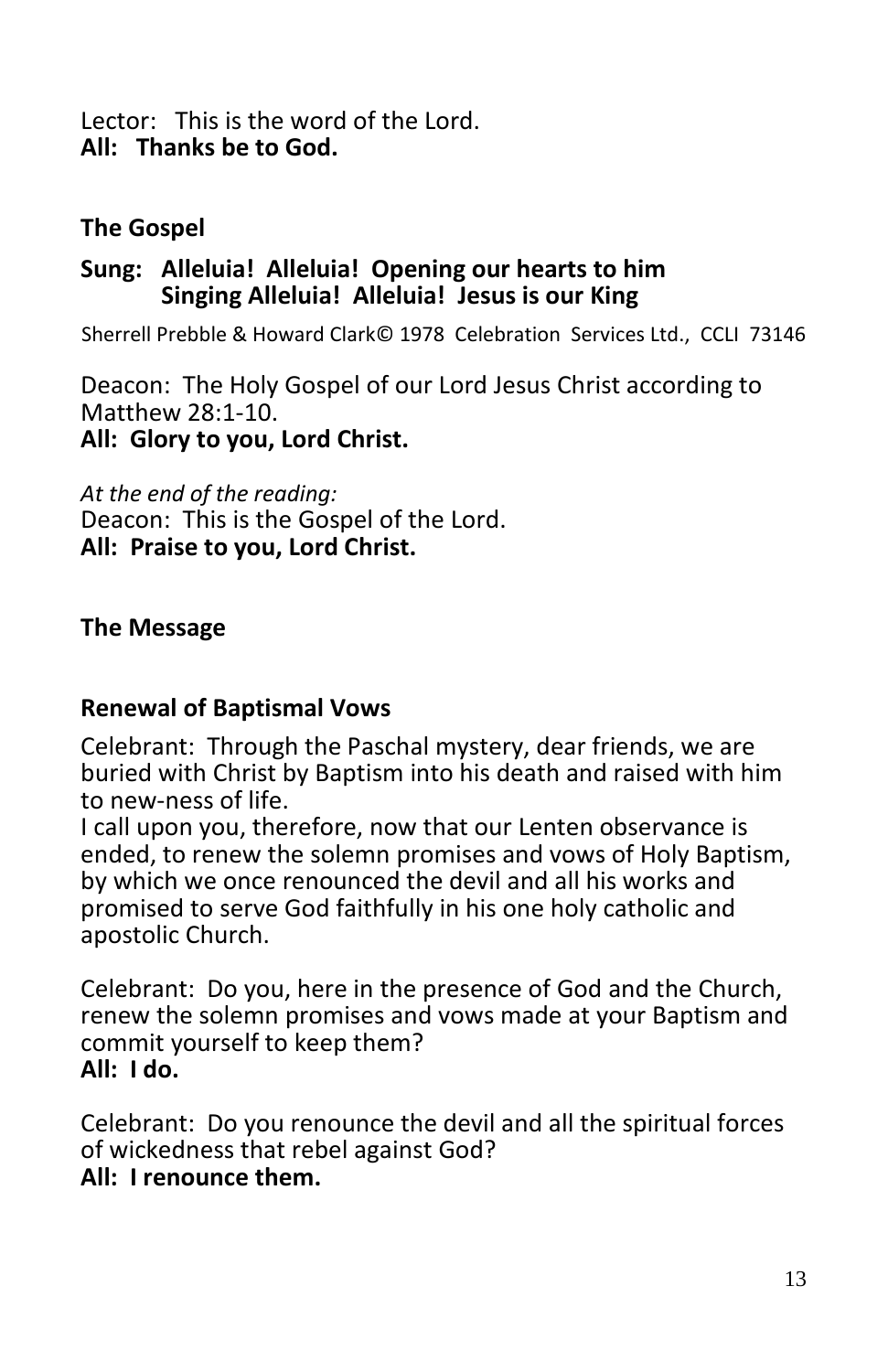Celebrant: Do you renounce the empty promises and deadly deceits of this world that corrupt and destroy the creatures of God?

#### **All: I renounce them.**

Celebrant: Do you renounce the sinful desires of the flesh that draw you from the love of God? **All: I renounce them.**

Celebrant: Do you turn to Jesus Christ and confess him as your Lord and Savior? **All: I do.**

Celebrant: Do you joyfully receive the Christian Faith, as revealed in the Holy Scriptures of the Old and New Testaments? **All: I do.**

Celebrant: Will you obediently keep God's holy will and commandments, and walk in them all the days of your life? **All: I will, the Lord being my helper.**

Celebrant: Let us now reaffirm our faith in the words of the ancient baptismal confession, the Apostles' Creed.

Celebrant: Do you believe and trust in God the Father? **All: I do. I believe in God, the Father almighty, creator of heaven and earth.**

Celebrant: Do you believe and trust in Jesus Christ? **All: I do. I believe in Jesus Christ, his only Son, our Lord. He was conceived by the Holy Spirit and born of the Virgin Mary. He suffered under Pontius Pilate, was crucified, died, and was buried. He descended to the dead. On the third day he rose again. He ascended into heaven and is seated at the right hand of the Father. He will come again to judge the living and the dead.**

Celebrant: Do you believe and trust in the Holy Spirit? **All: I do. I believe in the Holy Spirit, the holy catholic Church, the communion of saints, the forgiveness of sins, the resurrection of the body, and the life everlasting. Amen.**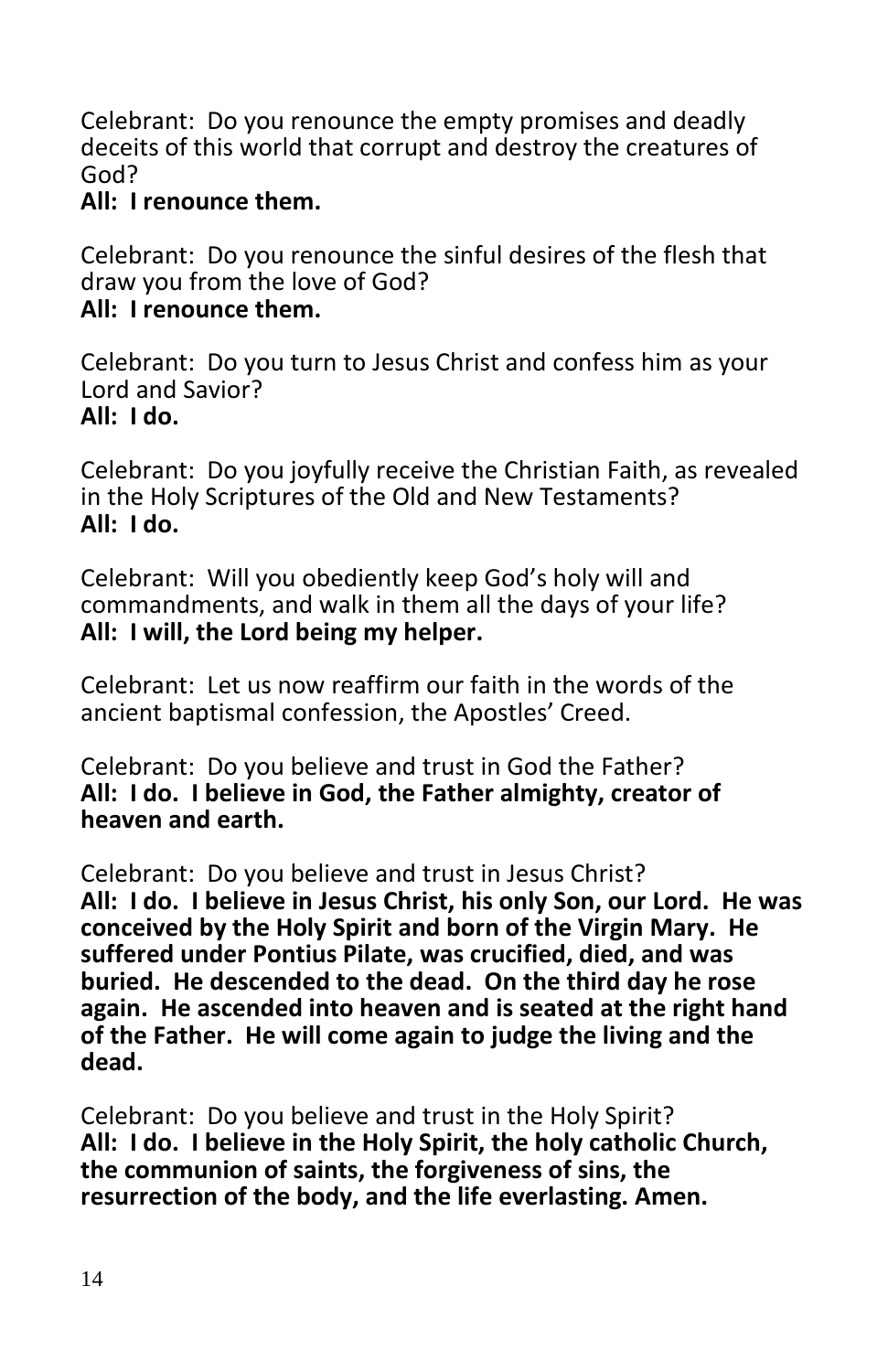Celebrant: Let us pray. Almighty God, you have built your Church upon the foundation of the Apostles and Prophets, Jesus Christ himself being the chief cornerstone: Grant us so to be joined together in unity of spirit by their doctrine, that we may be made a holy temple acceptable to you; through Jesus Christ our Lord, who lives and reigns with you and the Holy Spirit, one God, world without end.

**All: Amen.**

#### **The Prayers of the People**

Celebrant: Let us pray for the Church and for the world, saying, "hear our prayer." For the peace of the whole world, and for the well-being and unity of the people of God. Lord, in your mercy: **All: Hear our prayer.** 

Celebrant: For Foley Beach, our Archbishop, and Mark Engel, our Bishop, and for all the clergy and people of our Diocese and Congregation. Lord, in your mercy:

#### **All: Hear our prayer.**

Celebrant: For all those who proclaim the Gospel at home and abroad; and for all who teach and disciple others. Lord, in your mercy:

#### **All: Hear our prayer.**

Celebrant: For our brothers and sisters in Christ who are persecuted for their faith. Lord, in your mercy: **All: Hear our prayer.** 

Celebrant: For our nation, for those in authority, and for all in public service. Lord, in your mercy: **All: Hear our prayer.** 

Celebrant: For all those who are in trouble, sorrow, need, sickness, or any other adversity. Lord, in your mercy: **All: Hear our prayer.** 

Celebrant: For all those who have departed this life in the certain hope of the resurrection, in thanksgiving let us pray. Lord, in your mercy:

#### **All: Hear our prayer.**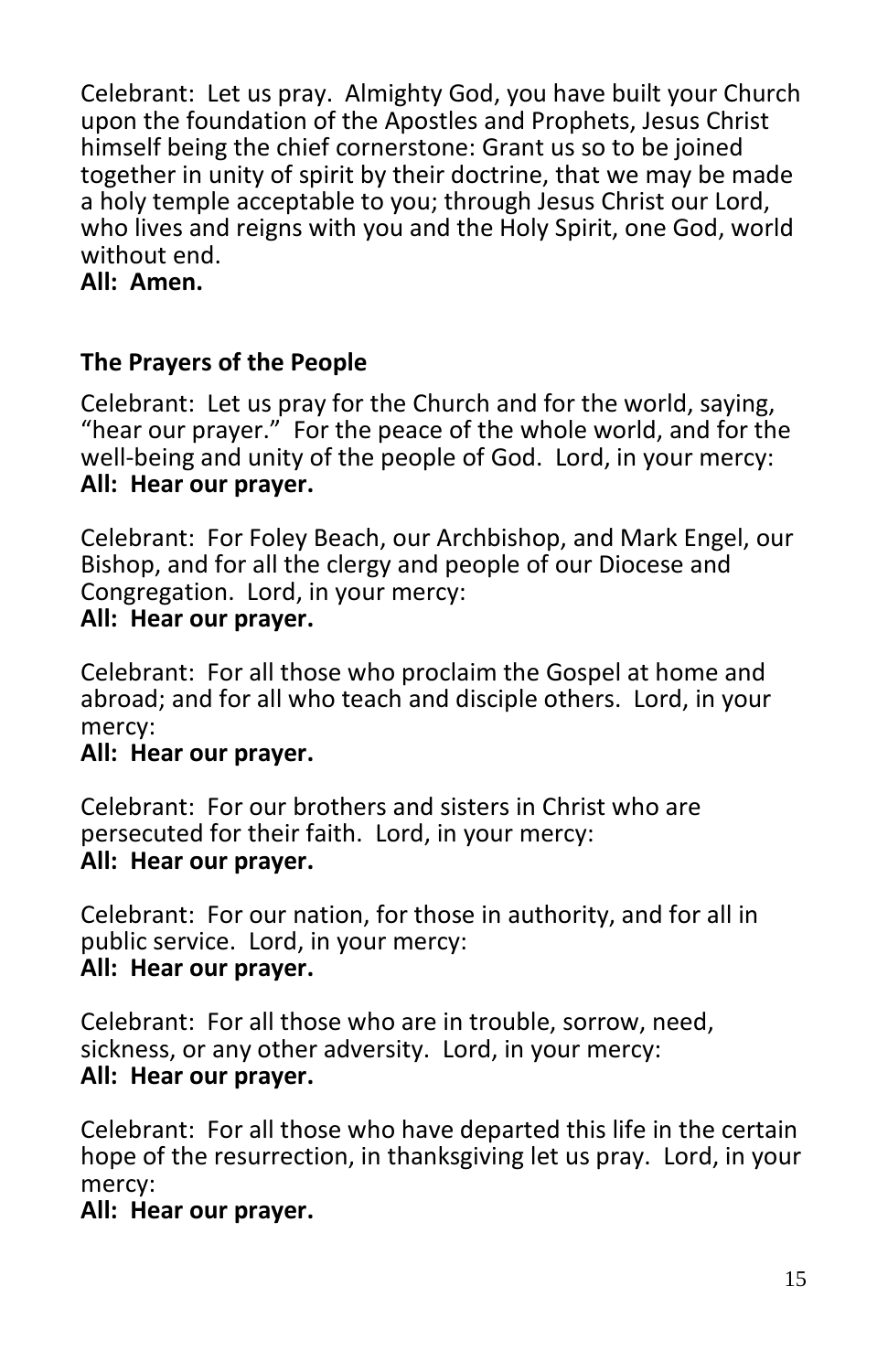Celebrant: Heavenly Father, grant these our prayers for the sake of Jesus Christ, our only Mediator and Advocate, who lives and reigns with you in the unity of the Holy Spirit, one God, now and for ever.

#### **All: Amen.**

#### **The Confession and Absolution of Sin**

Celebrant: Let us humbly confess our sins to the Lord.

**All**: **Most merciful God, we confess that we have sinned against you in thought, word and deed, by what we have done, and by what we have left undone. We have not loved you with our whole heart; we have not loved our neighbors as ourselves. We are truly sorry and we humbly repent.**

#### **For the sake of your Son Jesus Christ, have mercy on us and forgive us; that we may delight in your will, and walk in your ways, to the glory of your Name. Amen.**

Celebrant: Almighty God, our heavenly Father, who in his great mercy has promised forgiveness of sins to all those who sincerely repent and with true faith turn to him, have mercy upon you, pardon and deliver you from all your sins, confirm and strengthen you in all goodness, and bring you to everlasting life; through Jesus Christ our Lord. **All: Amen.**

#### **The Comfortable Words**

Celebrant: Hear the Word of God to all who truly turn to him. Come to me, all who labor and are heavy laden, and I will give you rest. (Matthew 11:28)

God so loved the world, that he gave his only begotten Son, that whoever believes in him should not perish but have eternal life. (John 3:16)

The saying is trustworthy and deserving of full acceptance, that Christ Jesus came into the world to save sinners. (I Timothy 1:15)

If anyone sins, we have an advocate with the Father, Jesus Christ the righteous. He is the propitiation for our sins, and not for ours only but also for the sins of the whole world. (I John 2:1-2)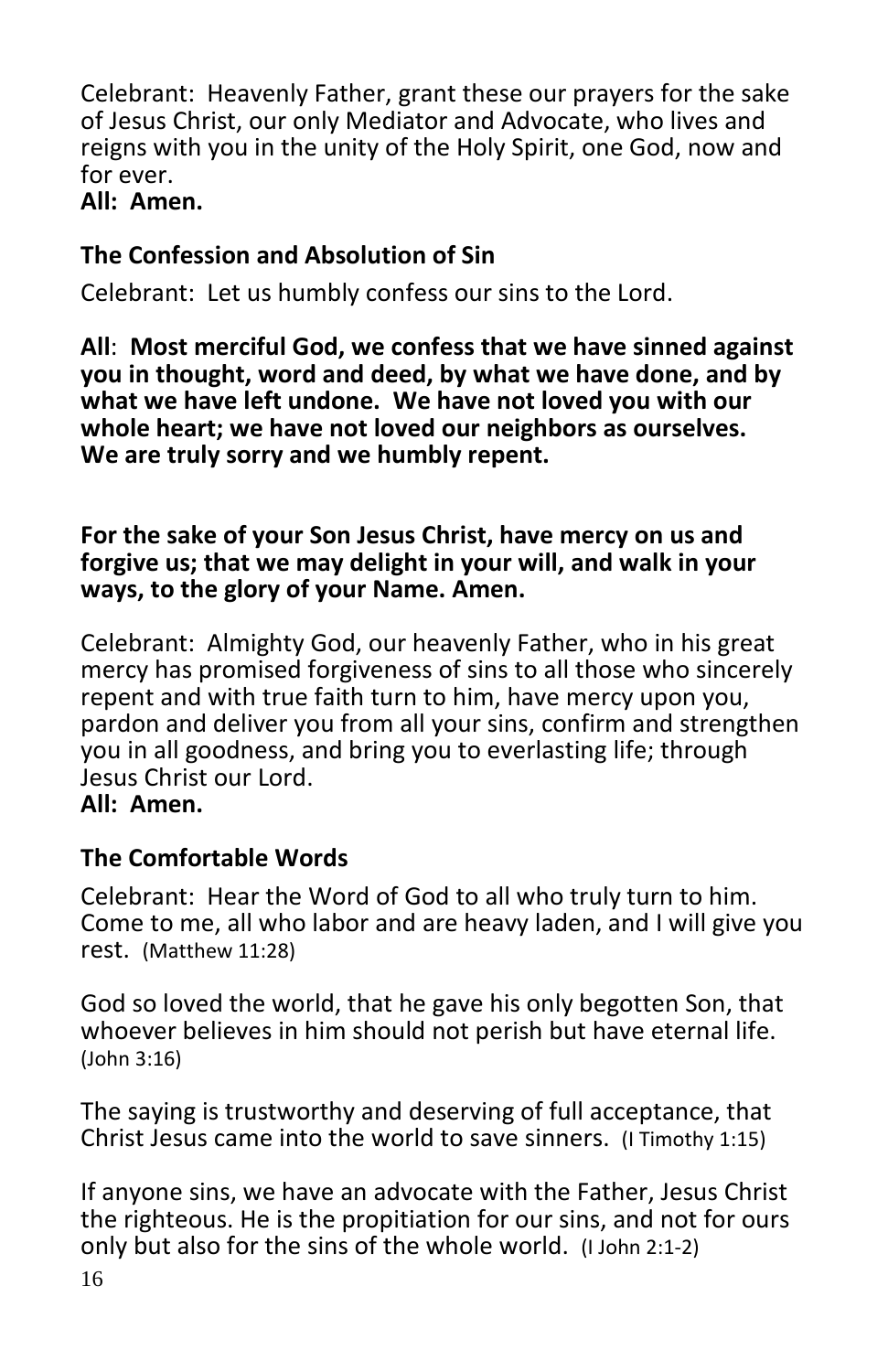#### **The Peace**

Deacon:The Peace of the Lord be always with you. **All: And with your spirit.**

Deacon: Exchange with one another the Lord's Peace.

**The Offertory** *(Tithes and offerings are collected at this time)*

Celebrant: Do not neglect to do good and to share what you have, for such sacrifices are pleasing to God. (Hebrews 13:16)

#### **"At the Cross (Love Ran Red)"**

There's a place where mercy reigns and never dies There's a place where streams of grace Flow deep and wide Where all the love I've ever found Comes like a flood comes flowing down

 Chorus: At the cross at the cross I surrender my life I'm in awe of You I'm in awe of You Where Your love ran red and my sin washed white I owe all to You I owe all to You (Jesus)

There's a place where sin and shame are powerless Where my heart has peace with God and forgiveness Where all the love I've ever found Comes like a flood comes flowing down

 Bridge: Here my hope is found, here on holy ground Here I bow down here I bow down Here arms open wide, here You saved my life Here I bow down here I bow (down)

Chris Tomlin | Ed Cash | Jonas Myrin | Matt Armstrong | Matt Redman © Brentwood Benson Songs, Universal Music - Brentwood Benson Tunes, Atlas Mountain Songs, S. D. G. Publishing, Said And Done Music, sixsteps Music, Sixsteps Songs, Thankyou Music, Worship Together Music, worshiptogether.com songs CCLI License # 73146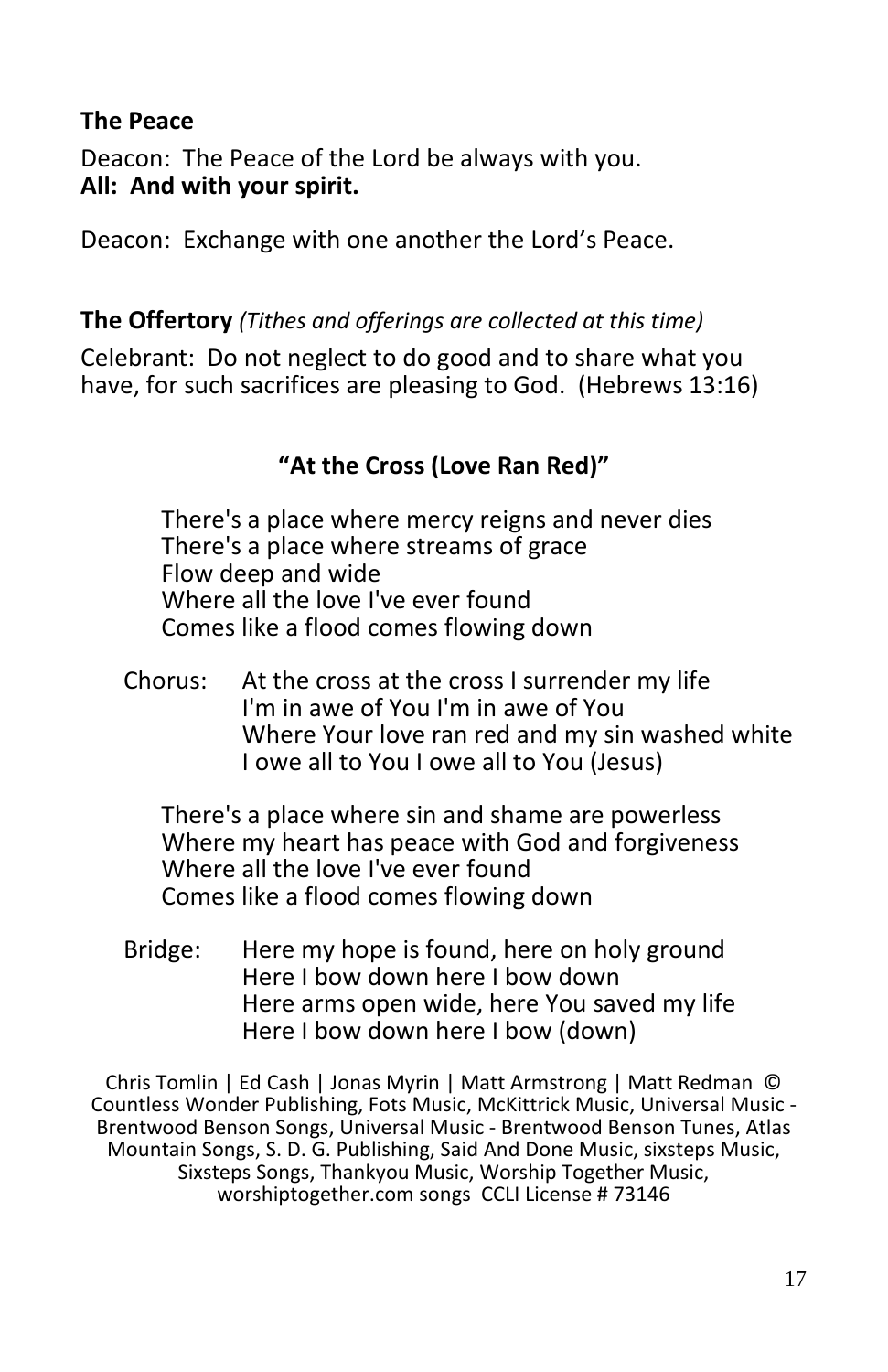#### **Doxology**

#### **Sung: Praise God from whom all blessings flow Praise Him all creatures here below Praise him above ye heavenly host Praise Father, Son, and Holy Ghost. Amen.**

Louis Bourgeois | Thomas Ken © Words & Music: Public Domain Music CCLI# 73146

Celebrant: All things come of you, O Lord. **All: And of Your own have we given You.**

#### **The Great Thanksgiving**

*(We invite all baptized Christians to join us at the Lord's table.)*

Celebrant: The Lord be with you. **All: And with your spirit.**

Celebrant: Lift up your hearts. **All: We lift them up to the Lord.**

Celebrant: Let us give thanks to the Lord our God. **All: It is right to give him thanks and praise.**

Celebrant: It is right, our duty and our joy, always and everywhere to give thanks to you, Father Almighty, Creator of heaven and earth.

But chiefly are we bound to praise you for the glorious resurrection of your Son Jesus Christ our Lord; for he is the true Paschal Lamb, who was offered for us, and has taken away the sin of the world; who by his death has destroyed death, and by his rising to life again has won for us everlasting life.

Therefore, we praise you, joining our voices with Angels and Archangels and with all the company of heaven, who forever sing this hymn to proclaim the glory of your Name:

#### **The Sanctus**

**Sung: Holy, Holy, Holy Lord, God of power and might, Heaven and earth are filled with your glory. Holy, Holy, Holy Lord, God of power and might, Heaven and earth are filled with your glory.**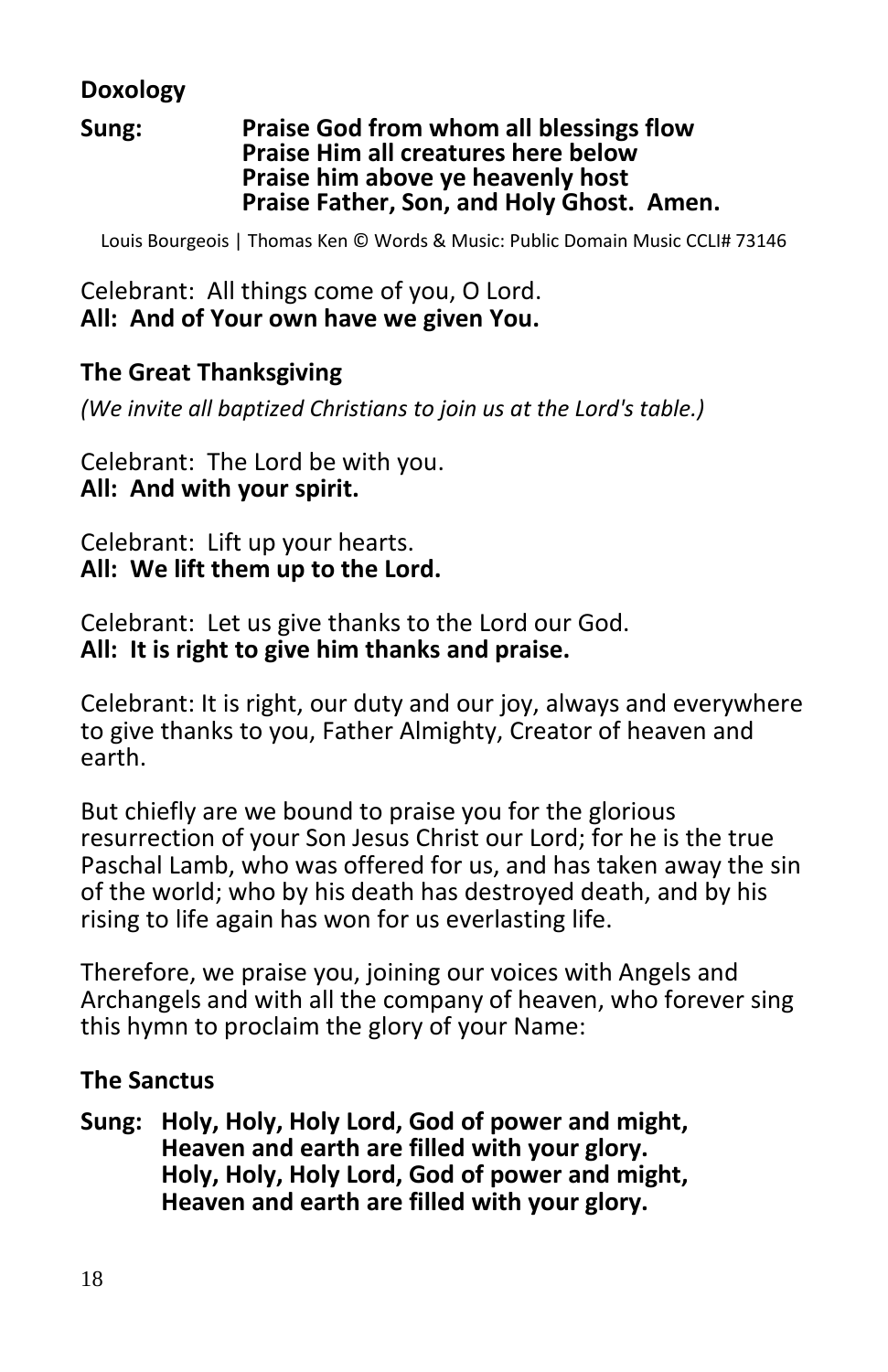**Hosanna, Hosanna in the highest. Hosanna, Hosanna in the highest. Blessed is He who comes in the name of the Lord, Hosanna in the highest!** 

Peter Scholtes © 1966, 1970 F.E.L. Publications CCLI License # 73146

#### **The Prayer of Consecration**

Celebrant: Holy and gracious Father: In your infinite love you made us for yourself; and when we had sinned against you and become subject to evil and death, you, in your mercy, sent your only Son into the world for our salvation.

By the Holy Spirit and the Virgin Mary he became flesh and dwelt among us. In obedience to your will, he stretched out his arms upon the cross and offered himself once for all, that by his suffering and death we might be saved.

By his resurrection he broke the bonds of death, trampling Hell and Satan under his feet. As our great high priest, he ascended to your right hand in glory; that we might come with confidence before the throne of grace.

On the night that he was betrayed, our Lord Jesus Christ took bread; and when he had given thanks, he broke it, and gave it to his disciples, saying, "Take, eat; this is my Body which is given for you: Do this in remembrance of me."

Likewise, after supper, Jesus took the cup, and when he had given thanks, he gave it to them, saying, "Drink this, all of you; for this is my Blood of the New Covenant, which is shed for you, and for many, for the forgiveness of sins: Whenever you drink it, do this in remembrance of me."

#### **Mystery of Faith**

Celebrant or Deacon: Therefore, we proclaim the mystery of faith: **All: Christ has died. Christ is risen. Christ will come again.**

Celebrant: We celebrate the memorial of our redemption, O Father, in this sacrifice of praise and thanksgiving, and we offer you these gifts. Sanctify them by your Word and Holy Spirit to be for your people the Body and Blood of your Son Jesus Christ.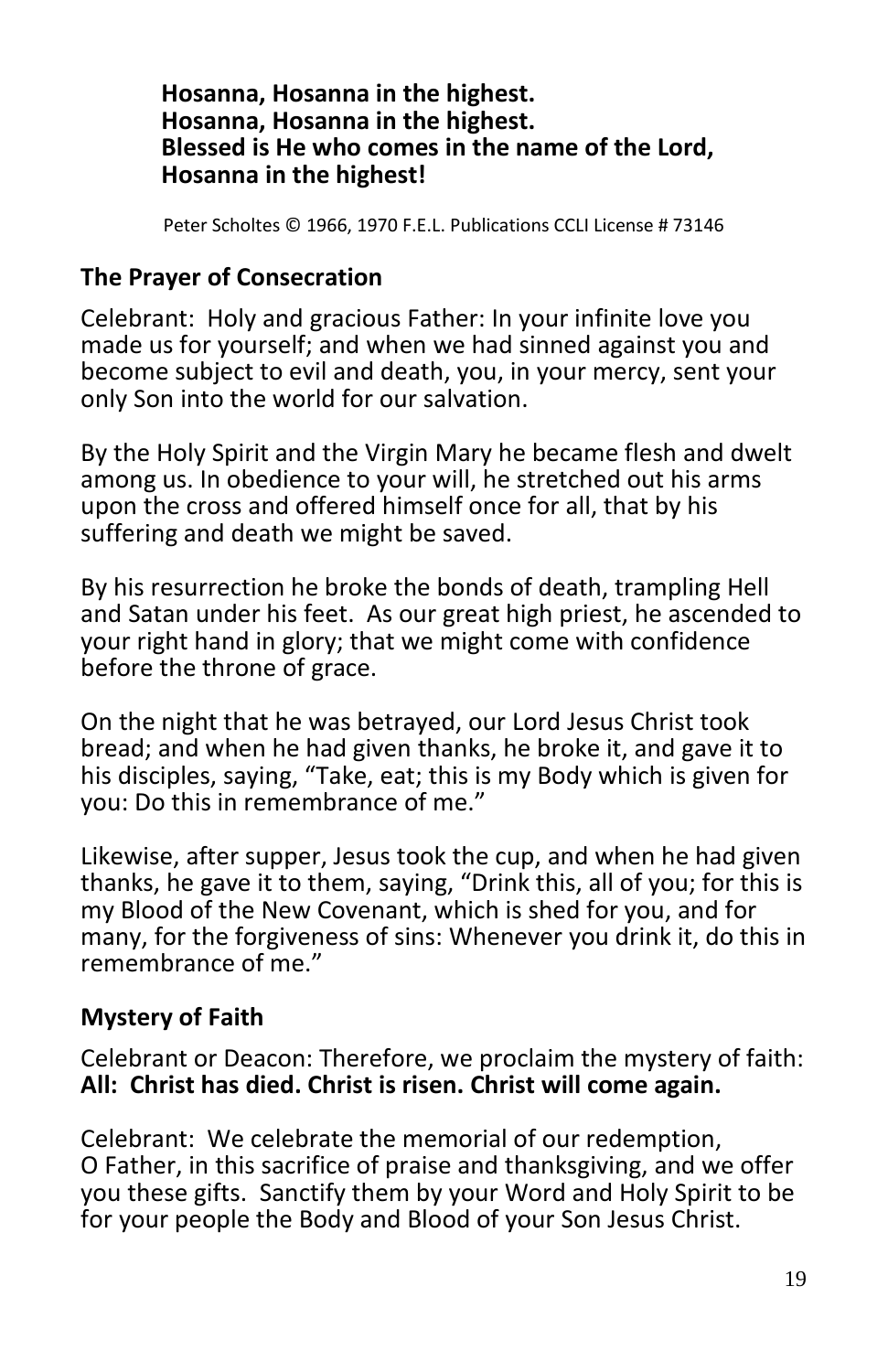Sanctify us also, that we may worthily receive this holy sacrament, and be made one body with him, so that he may dwell in us and we in him. And bring us with all your saints into the fullness of your heavenly kingdom, where we shall see our Lord: **All: Face to Face.**

All this we ask through your Son Jesus Christ: By him, and with him, and in him, in the unity of the Holy Spirit, all honor and glory is yours, Almighty Father, now and forever. **All: Amen.**

Celebrant: And now as our Savior Christ has taught us, we are bold to pray

**All: Our Father Who art in Heaven, hallowed be Thy name Thy kingdom come, Thy will be done On earth as in heaven, give us this day our daily bread, And forgive us our trespasses As we forgive those who trespass against us And lead us not into temptation, but deliver us from evil For Thine is the kingdom the power and the glory Forever and ever. Amen**

#### **The Breaking of the Bread**

Celebrant: Alleluia. Christ our Passover has been sacrificed for us. **All: Therefore, let us keep the feast. Alleluia.** 

**The Prayer of Humble Access**

**All: We do not presume to come to this, your table, O merciful Lord, trusting in our own righteousness, but in your abundant and great mercies. We are not worthy so much as to gather up the crumbs under your table; but you are the same Lord, whose character is always to have mercy.** 

**Grant us, therefore, gracious Lord, so to eat the flesh of your dear Son Jesus Christ, and to drink his blood, that our sinful bodies may be made clean by his body, and our souls washed through his most precious blood, and that we may evermore dwell in him, and he in us. Amen.**

#### **The Agnus Dei**

Celebrant: Lamb of God, you take away the sin of the world **All: Have mercy on us.**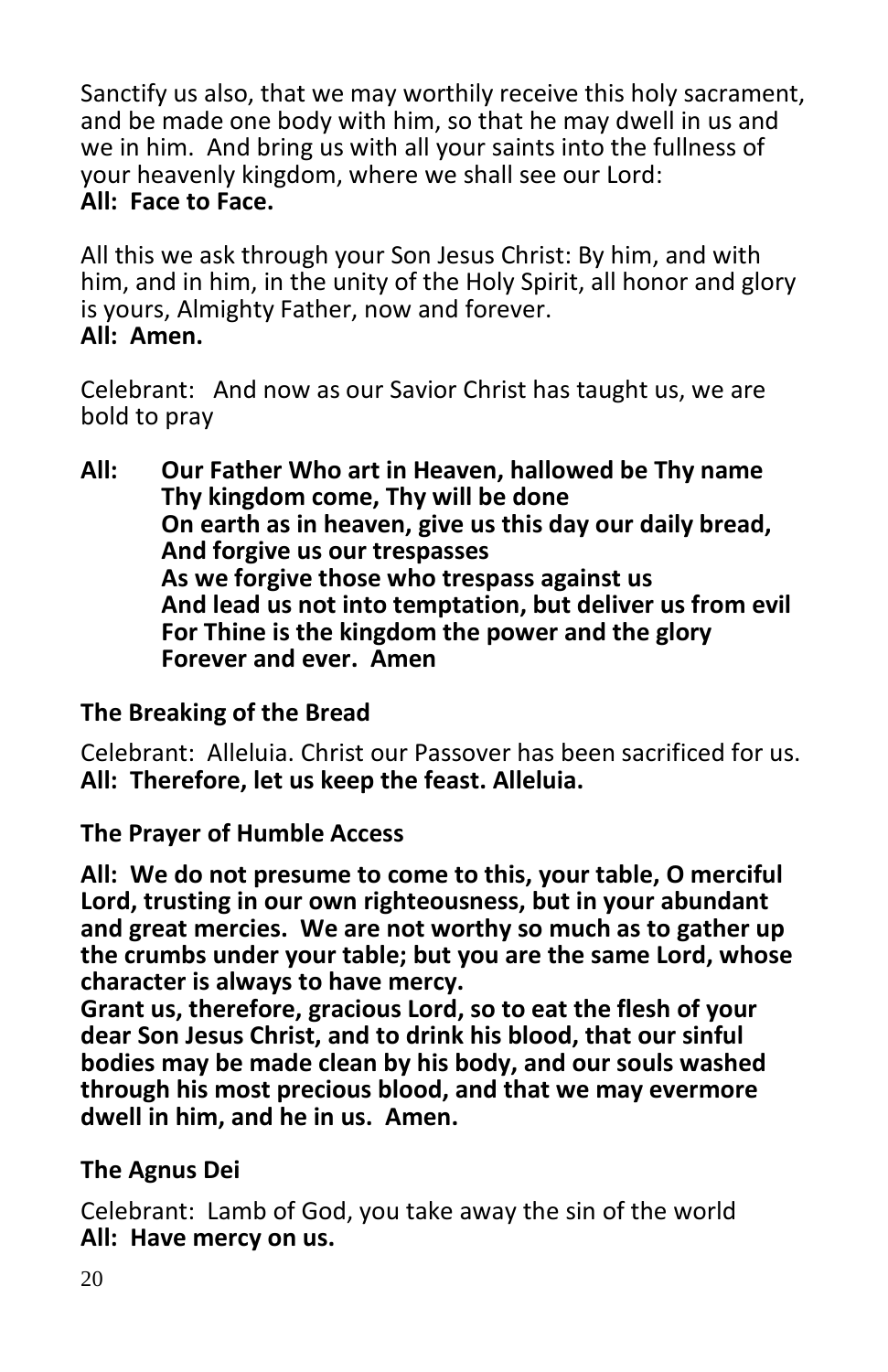Celebrant: Lamb of God, you take away the sin of the world **All: Have mercy on us.** 

Celebrant: Lamb of God, you take away the sin of the world **All: Grant us your peace.**

Celebrant: The gifts of God, for the people of God. Take them in remembrance that Christ died for you, and feed on him in your hearts by faith with thanksgiving.

Celebrant: The Body of Christ, the Bread of Heaven. The Blood of Christ, the Cup of Salvation.

#### **Music During Communion:**

#### **"Here is Love"**

Here is love vast as the ocean Loving kindness as the flood When the Prince of life, our ransom Shed for us His precious blood

Who His love will not remember Who can cease to sing his praise He can never be forgotten Throughout heaven's eternal days

On the mount of crucifixion Fountains opened deep and wide Through the flood gates of God's mercy Flowed a vast and gracious tide

Grace and love, like mighty rivers Poured incessant from above And heaven's peace and perfect justice Kissed a guilty world in love

Robert Lowry | William Edwards | William Rees © Words: Public Domain Music: Public Domain CCLI License # 73146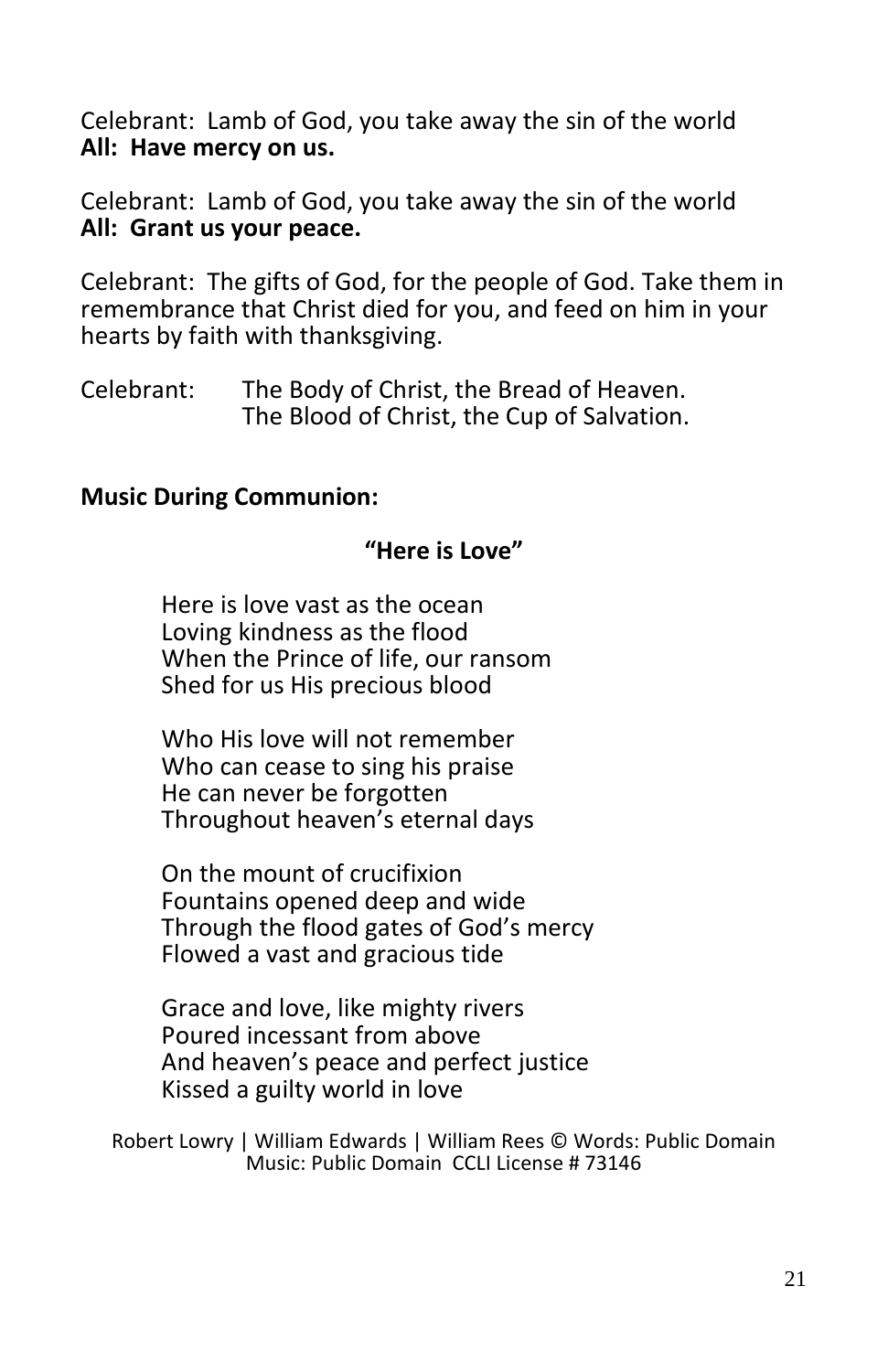### **"I Live, I Live"**

I live, I live because He is risen I live, I live with power over sin, I live, I live because He is risen, I live, I live to worship Him.

Thank You, Jesus, thank You, Jesus, Because Your alive, because Your alive, Because Your alive, I live.

Rich Cook© 1976 New Spring (Admin. by Brentwood-Benson Music Publishing, Inc.)CCLI# 73146

#### **Post Communion Prayer**

**All: The God of peace, who brought again from the dead our Lord Jesus Christ, the great Shepherd of the sheep, by the blood of the everlasting covenant, make you perfect in every good work to do his will, working in you that which is well-pleasing in his sight; and the blessing of God Almighty, the Father, the Son, and the Holy Spirit, be among you, and remain with you always. Amen.**

Celebrant: All our problems

#### **All: We send to the cross of Christ**

Celebrant: All our difficulties

#### **All: We send to the cross of Christ**

Celebrant: All the devil's works

#### **All: We send to the cross of Christ**

Celebrant: And all of hopes

#### **All: We set on the risen Christ**

**The Blessing**